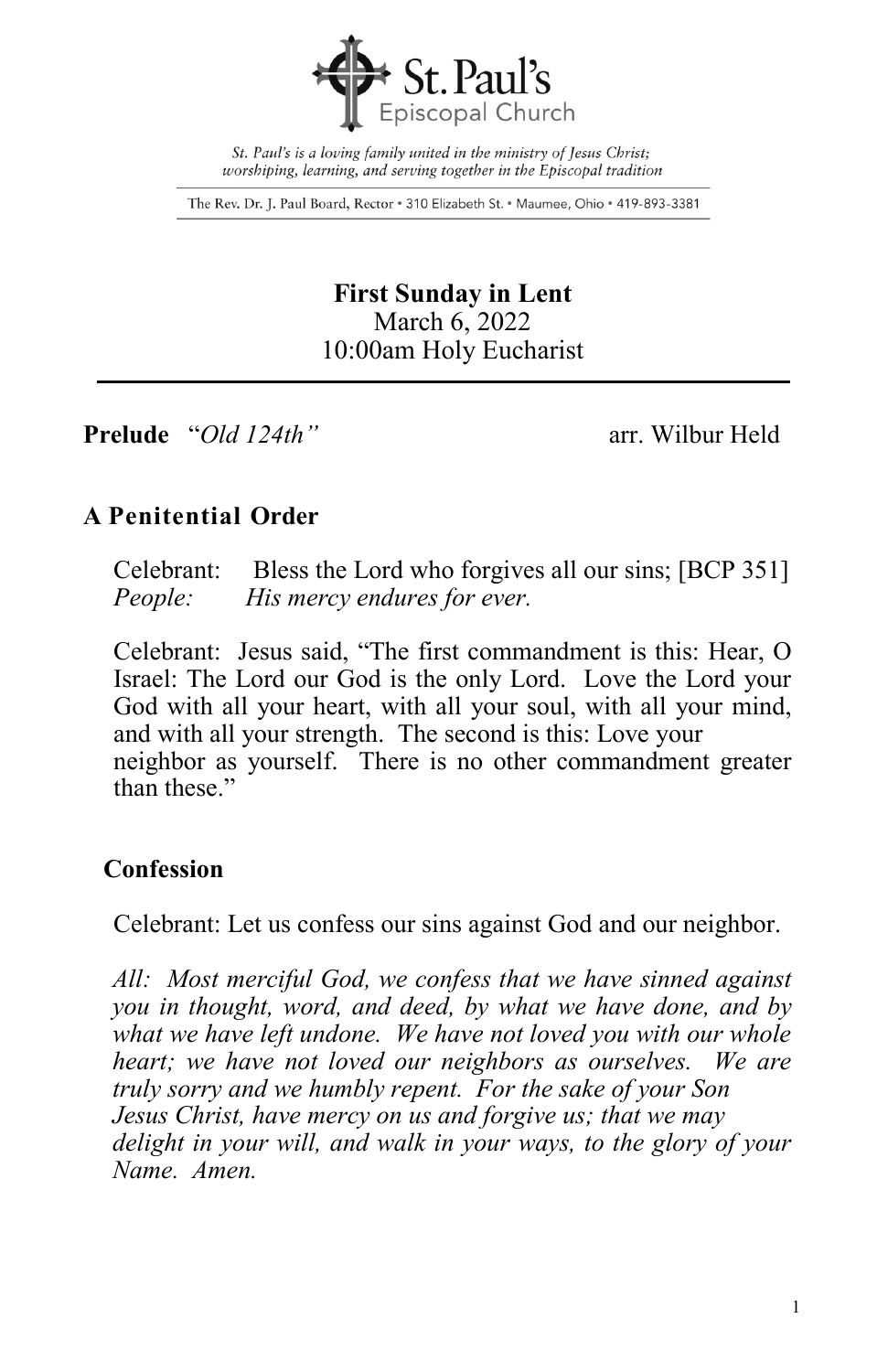**Lord Have Mercy Jane Weber**



#### **Processional:** Eternal Lord of Love, Behold Your Church [H149]

## **The Collect**

Celebrant: The Lord be with you*. People: And also with you.*

| <b>The First Lesson: Deuteronomy 26:1-11</b>                                    | $[158]$ |
|---------------------------------------------------------------------------------|---------|
| The word of the Lord.<br>After the reading:<br>People:<br>Thanks be to God.     |         |
| Psalm 91: 1-2, 9-16                                                             | [R112]  |
| <b>The Second Lesson: Romans 10:8b-13</b>                                       | [921]   |
| <i>After the reading:</i> The word of the Lord.<br>People:<br>Thanks be to God. |         |

**Sequence:** Lord, Who Throughout These Forty Days [H142]

**The Holy Gospel:** Luke 4:1-13[835]

*Before the reading: Glory to you, Lord Christ. After the reading: Praise to you, Lord Christ.*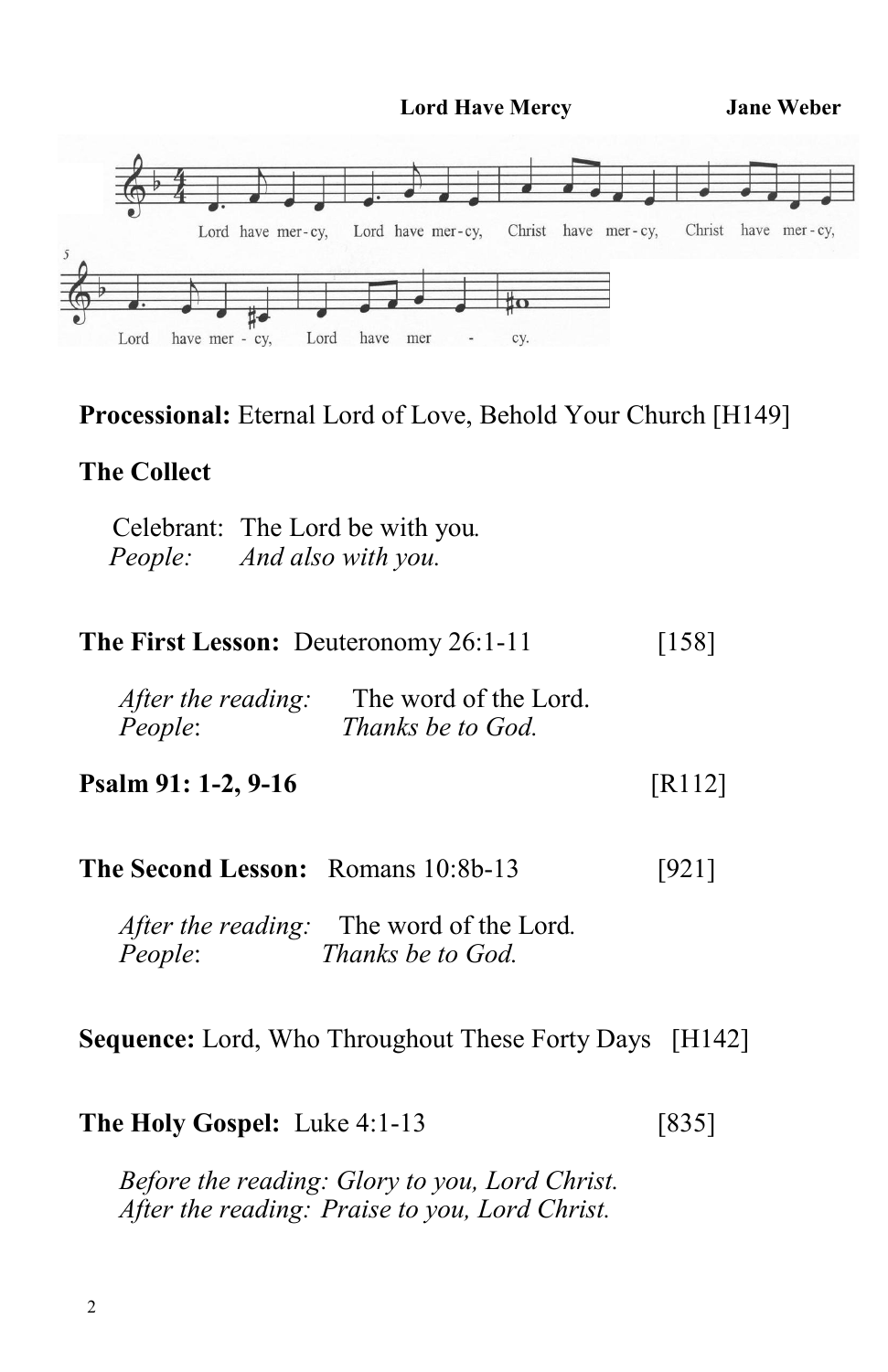**The Sermon** The Rev. Dr. J. Paul Board, Rector

#### **The Nicene Creed**

We believe in one God, the Father, the Almighty, maker of heaven and earth, of all that is, seen and unseen.

We believe in one Lord, Jesus Christ, the only Son of God, eternally begotten of the Father, God from God, Light from Light, true God from true God, begotten, not made, of one Being with the Father.

> Through him all things were made. For us and for our salvation he came down from heaven: by the power of the Holy Spirit he became incarnate from the Virgin Mary, and was made man. For our sake he was crucified under Pontius Pilate; he suffered death and was buried. On the third day he rose again in accordance with the Scriptures; he ascended into heaven and is seated at the right hand of the Father. He will come again in glory to judge the living and the dead, and his kingdom will have no end.

We believe in the Holy Spirit, the Lord, the giver of life, who proceeds from the Father and the Son. With the Father and the Son he is worshiped and glorified. He has spoken through the Prophets. We believe in one holy catholic and apostolic Church. We acknowledge one baptism for the forgiveness of sins. We look for the resurrection of the dead, and the life of the world to come. Amen.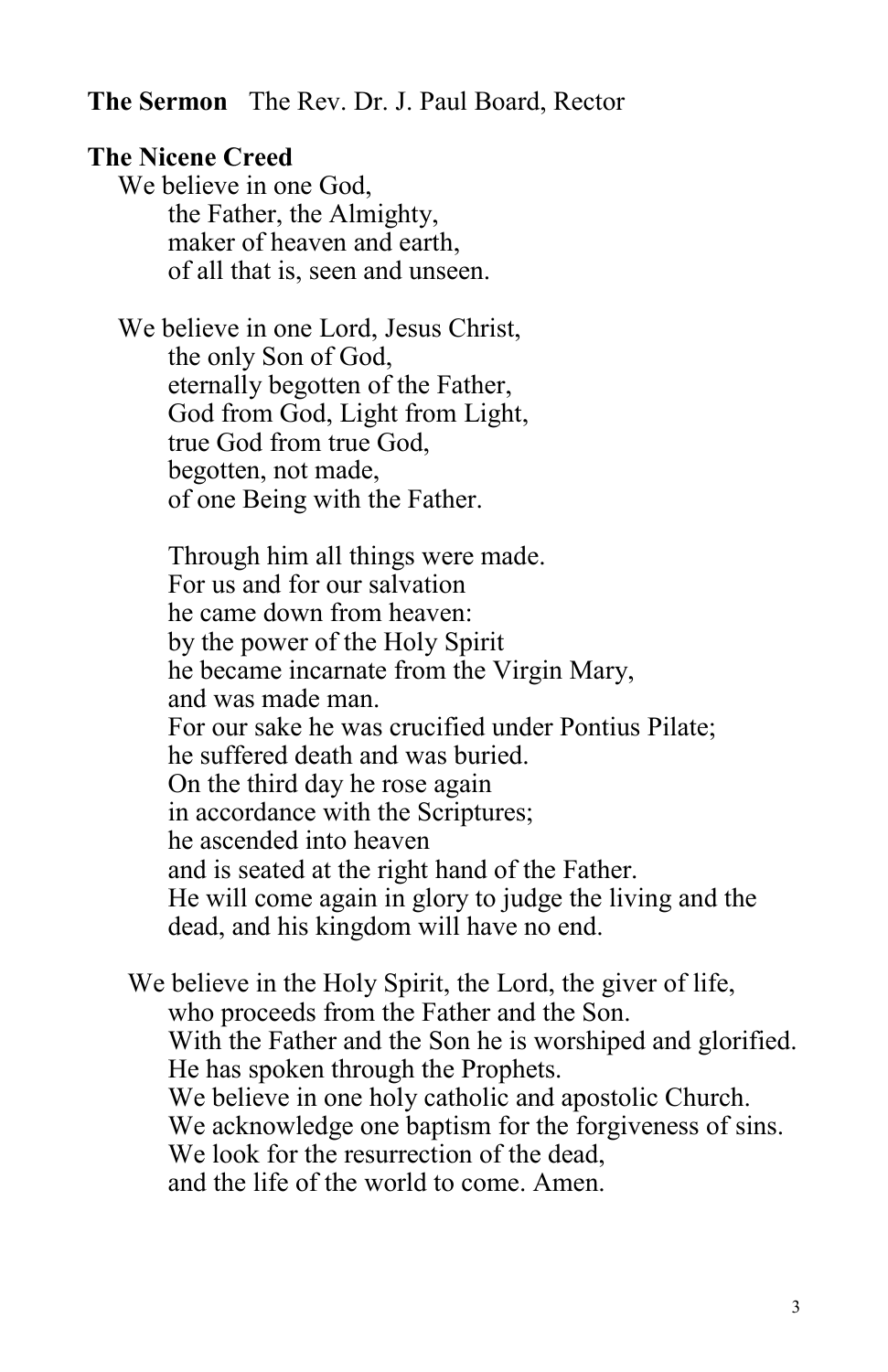### **The Prayers of the People—Form III & IV\*** [BCP 388]

Leader: Let us pray for the Church and for the world.

| Leader: | Lord, in your mercy. |
|---------|----------------------|
| People: | Hear our prayer.     |

 *(Intercessions from the congregation are encouraged.)*

#### **The Peace**

Celebrant: May the Peace of the Lord be always with you. *People: And also with you.*

**The Offertory** *"There is a Balm in Gilead"* Chimes Choir

#### **The Doxology** *(sung)*

*Praise God from whom all blessings flow; praise him, all creatures here below, praise him above, ye heavenly host, praise Father, Son and Holy Ghost. Amen.*

# **The Great Thanksgiving Eucharistic Prayer B** [BCP 367]

*Celebrant:* The Lord be with you. *People: And also with you. Celebrant:* Lift up your hearts. *People: We lift them to the Lord. Celebrant:* Let us give thanks to the Lord our God. *People: It is right to give him thanks and praise.*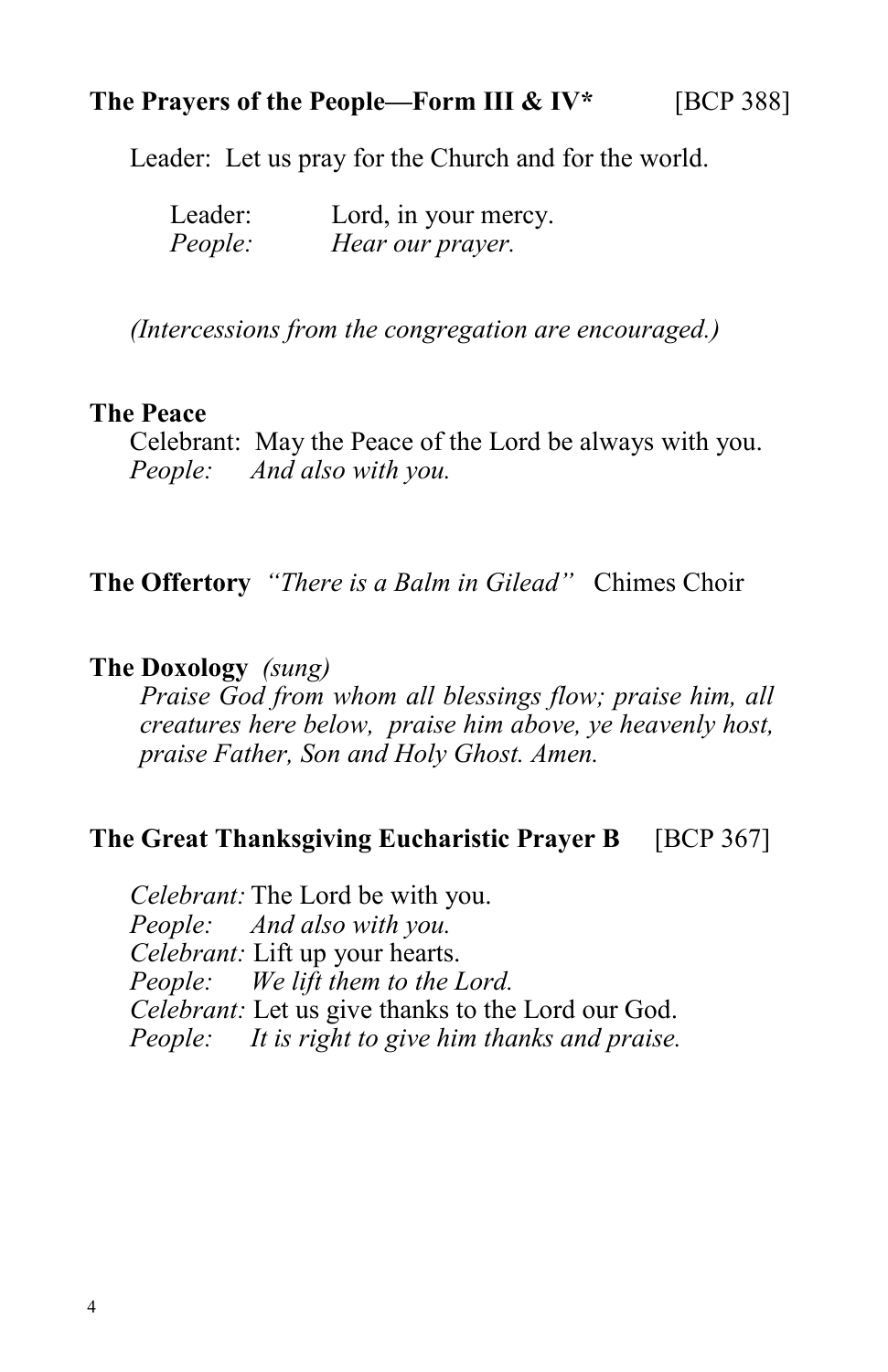### **Holy, Holy, Holy Jane Weber**



*Celebrant:* Therefore, according to his command, O Father, [BCP 368]

*People: We remember his death, We proclaim his resurrection, We await his coming in glory;*

# **The Lord's Prayer** [BCP 364]

*Our Father, who art in heaven, hallowed be thy Name, thy kingdom come, thy will be done, on earth as it is in heaven. Give us this day our daily bread. And forgive us our trespasses, as we forgive those who trespass against us. And lead us not into temptation, but deliver us from evil. For thine is the kingdom, and the power, and the glory, for ever and ever. Amen.*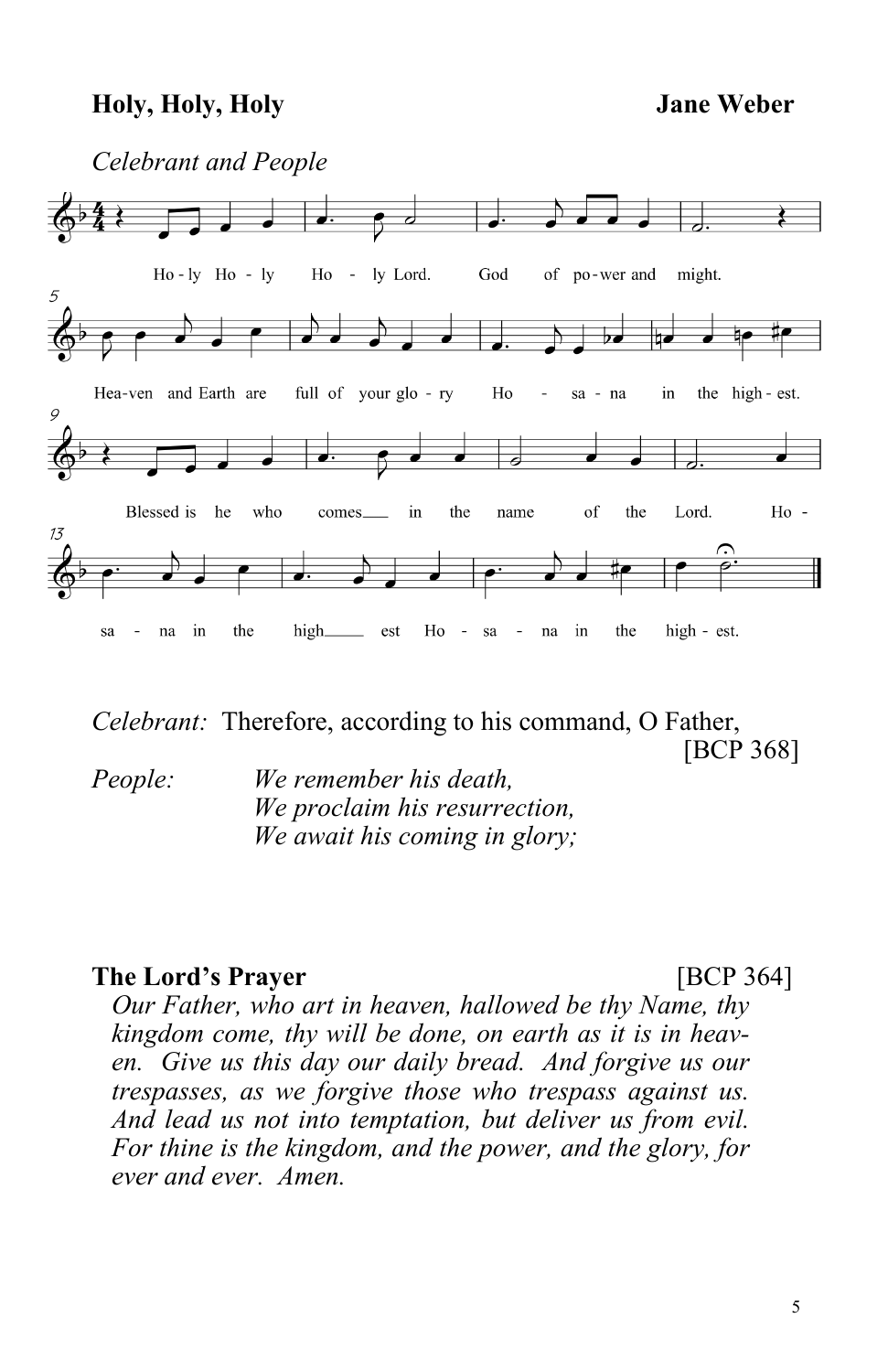**The Breaking of the Bread** (sung)



# **Communion Music** R27, R91, R109

# **Post Communion Prayer** [BCP 365]

*Eternal God, heavenly Father, you have graciously accepted us as living members of your Son our Savior Jesus Christ, and you have fed us with spiritual food in the Sacrament of his Body and Blood. Send us now into the world in peace, and grant us strength and courage to love and serve you with gladness and singleness of heart; through Christ our Lord. Amen.*

# **Blessing**

#### **Announcements**

**The Recessional:** O Love, How Deep, How Broad, How High [H448]

**Dismissal**

**Postlude** *"Rigaudon"* Jean Baptiste de Lully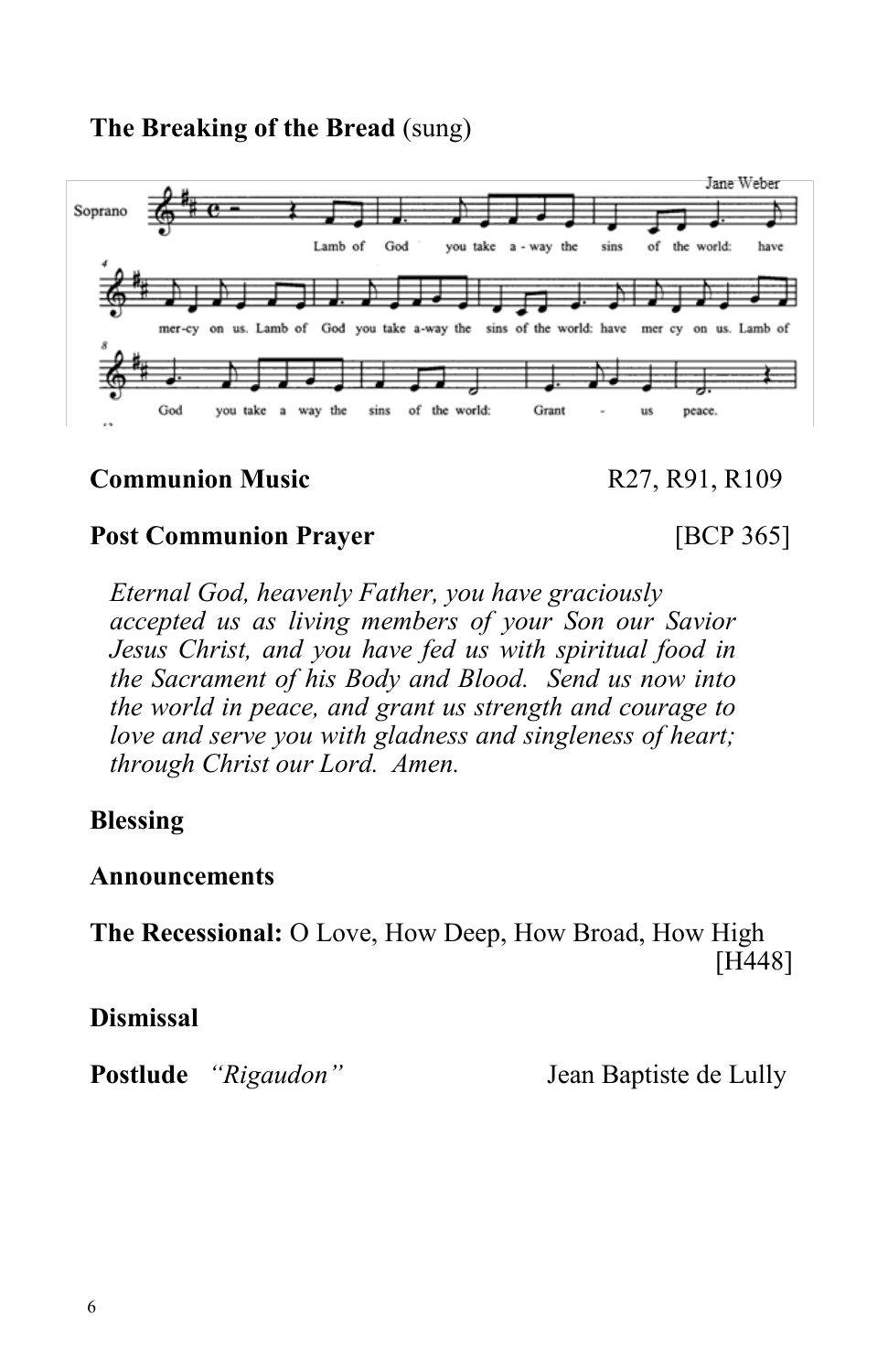### **Intercessions**

#### **Birthdays**

Nancy Gagnet, Marty Baker, Jim Rich, Libby Cox, Gloria Allen, Stephanie Mattoni, Steve McNally

#### **Sick**

Michael, Katie, & Ollie Weber

# **Continued Care**

Joanne Shue, Gloria Allen, Ruth Ann Waniewski, Mary Sabin, John Adam Tallman

#### **Military**

Captain Matthew Swiergosz, Sgt. Valerie Warren, Sgt. Jason Warren, Pvt. Max Elliott, SSGT Sean Stuart, LC Will Kenyon, TSgt Kenney Dupre, A1C Gage Graham

# **Chancel Flowers**

In celebration of Kris Martz's birthday by Jerry and sons, Ben and Patrick. For good health for family and friends by Richard & Mary Ann Hagy.

## **Announcements**

# **Lenten Series**

Our Lenten Series this year will be a survey of Miracles and Medicine. We will look at healing stories in the bible and modern-day faith healings. This will begin March 9th with dinner at 6pm and lecture starting at 6:45

#### **Tables of 8**

After a 2-year hiatus, it is time to resume Tables of 8! Tables of 8 is a social organization of St. Paul's with a long history. Each pair in the group takes a turn hosting the others for dinner. If you have any questions, please check the church website or contact Carol Sachs